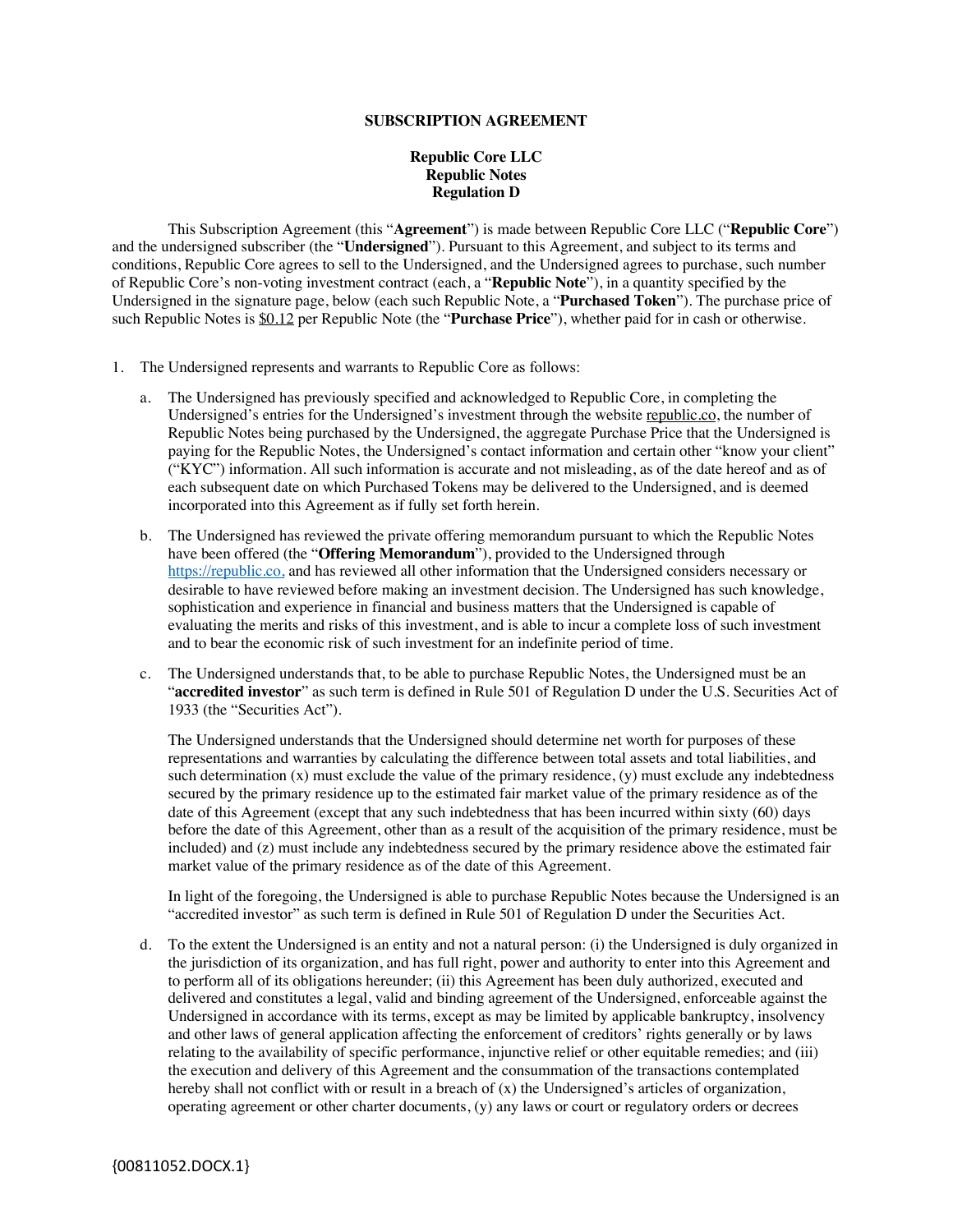applicable to the Undersigned or (z) any material agreement to which the Undersigned is a party or by which any of its material property or assets is bound.

- e. At substantially the same time as the Undersigned is executing this Agreement, the Undersigned is paying the aggregate Purchase Price for the Republic Notes in compliance with the payment instructions on republic.co and as outlined in the Offering Memorandum.
- f. The Undersigned understands that Republic Core reserves the right to, in its sole discretion, accept or reject this subscription, in whole or in part, for any reason whatsoever, and to the extent consideration is transmitted by the Undersigned but not applied by Republic Core to the Undersigned's purchase of Republic Notes, such unused consideration will be returned to the Undersigned, without deduction, interest or remedy in the event of any fluctuation in the underlying value of such consideration during the time period between the Undersigned's delivery of such consideration to Republic Core, and Republic Core's return of such consideration.
- g. The Undersigned understands that the sole right of each Republic Note is to distributions resulting from revenues ("dividends") accruing to Republic Core from certain Clients, as defined in the Offering Memorandum, as amended, pursuant to such Client Contracts, as defined in the Offering Memorandum, as amended, and that holders of the Republic Notes will not have any of the rights traditionally associated with holders of debt instruments, other than dividend opportunities, and they will not have any rights traditionally associated with holders of equity, including, but not limited to, any governance rights.
- h. The Undersigned and Republic Core believe that the aggregate Purchase Price represents a fair appraisal of the worth of the Purchased Tokens, but that the U.S. Internal Revenue Service ("**IRS**") could in the future successfully assert that the value of the Purchased Tokens on the date of the Undersigned's receipt thereof was substantially greater, and that any additional value ascribed to the Republic Notes thereby could constitute ordinary income to the Undersigned as of the receipt date, and that any additional taxes or interest due as a result would be the Undersigned's sole responsibility. The Undersigned has provided to Republic Core an IRS Form W-9 or other applicable IRS forms. Notwithstanding the foregoing, the Undersigned has relied upon advice from its own advisors for all tax advice material to an investment in the Purchased Tokens.
- i. The Undersigned is not, and is not acting as, an agent, representative, intermediary or nominee for any person identified on the list of blocked persons maintained by the Office of Foreign Assets Control of the U.S. Treasury Department; and the Undersigned has complied with all applicable U.S. laws, regulations, directives and executive orders relating to anti-money laundering. The Undersigned is purchasing the Republic Notes for the Undersigned's own account and not with a view to, or for resale in connection with, any distribution (within the meaning of the Securities Act) thereof.
- j. The Undersigned shall abide by the restrictions on transfer of the Purchased Tokens set out in the Offering Memorandum. The Undersigned has been advised that the Purchased Tokens are "restricted securities" under applicable federal securities laws and have not been, and will not be, registered under the Securities Act or qualified under any state securities laws and cannot be resold unless such Shares are registered under the Securities Act and qualified under applicable state laws or unless exemptions from such registration requirements are available, and in all events such resale is permitted under the restrictions on transfer of the Purchased Tokens set out in the Offering Memorandum.
- k. The information that the Undersigned has provided on the signature page of this Agreement is accurate and complete.
- l. This Agreement is the valid and binding obligation of the Undersigned.

**By making the foregoing representations and warranties, the Undersigned does not waive any right of action under federal or state securities laws. However, Republic Core may assert the Undersigned's representations and warranties on its own behalf in any proceeding or other dispute with any party.**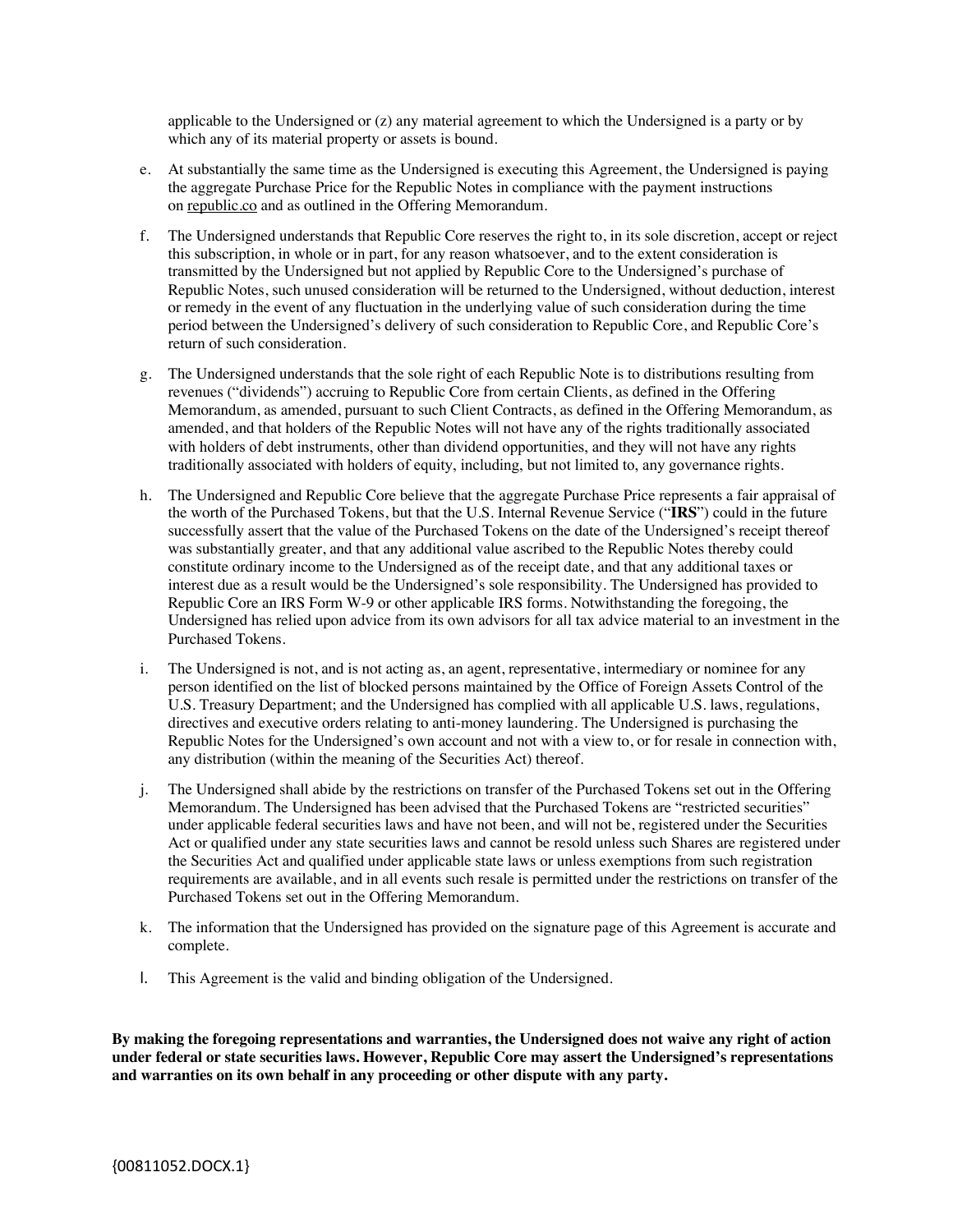- 2. Disclaimers. Republic Core makes no representation or warranty of any kind, whether express or implied (either in fact or by operation of law), as to any matter. Republic Core disclaims all implied warranties of merchantability, fitness for a particular purpose, quality, accuracy, title and non-infringement. Republic Core makes no representation or warranty that any Republic Notes, the technical framework and smart contract that governs them, or any applications or systems in or by which they are used, issued or operated will be error-free, secure or uninterrupted. IN NO EVENT SHALL REPUBLIC CORE BE LIABLE FOR ANY LOST PROFITS OR SPECIAL, CONSEQUENTIAL OR PUNITIVE DAMAGES, EVEN IF INFORMED OF THE POSSIBILITY OF SUCH DAMAGES. THE FOREGOING SHALL BE INTERPRETED TO HAVE, AND SHALL HAVE, EFFECT TO THE MAXIMUM EXTENT PERMITTED BY APPLICABLE LAW. IN NO EVENT SHALL THE LIABILITY OF REPUBLIC CORE, WHETHER IN CONTRACT, WARRANTY, TORT (INCLUDING NEGLIGENCE, WHETHER ACTIVE, PASSIVE OR IMPUTED) OR OTHERWISE, ARISING OUT OF OR RELATING TO THE PURCHASED TOKENS EXCEED THE PURCHASE PRICE.
- 3. Further Assurances; Compliance with Law. The Undersigned agrees to execute, at any time, upon the request of Republic Core, any further documents or instruments that may, in Republic Core's view, be necessary in order for the purposes of this Agreement to be effectuated. Notwithstanding anything herein to the contrary, Republic Core is authorized by the Undersigned to amend this Agreement if and to the extent necessary to comply with, and avoid any violation of, applicable law. In the event Republic Core determines that for any reason issuance or delivery of the Purchased Tokens to the Undersigned would violate any applicable law, Republic Core may immediately terminate this Agreement, return the consideration in accordance with the provisions of Section 1(f) and rescind any previously consummated transactions hereunder, without liability to the Undersigned (except to the extent Republic Core fails to return the consideration as specified in Section  $1(f)$  in any transaction so rescinded).
- 4. Governing Law. This Agreement shall be governed by and enforced in accordance with the Laws of the State of New York, without regard to any conflict of laws principles thereof.
- 5. Dispute Resolution.

PLEASE READ ALL OF THE PROVISIONS OF SECTION 5 CAREFULLY. IF THE UNDERSIGNED IS LOCATED, RESIDENT OR DOMICILED IN THE UNITED STATES, THIS SECTION REQUIRES THE UNDERSIGNED TO ARBITRATE CERTAIN DISPUTES AND CLAIMS WITH THE COMPANY AND LIMITS THE MANNER IN WHICH THE UNDERSIGNED CAN SEEK RELIEF FROM THE COMPANY.

- a. Any and all disputes, controversies or claims (other than applications for equitable relief; applications for confirmation or enforcement of a resolution or judgment; claims brought in a purported representative capacity on behalf of any other person or group of people; or claims that are not arbitrable under applicable law) arising out of, related to, or in connection with this Agreement ("**Disputes**") shall be resolved by final and binding arbitration before one arbitrator designated by the American Arbitration Association ("**AAA**"), pursuant to the then-prevailing rules of the AAA, in New York, NY, whose decision shall be final and binding. Any arbitration hereunder shall be conducted in a manner intended to preserve the confidentiality of the proceedings and to prevent disclosure of any information concerning the Dispute to the public, news or social media or any other person, other than the AAA staff, the arbitrator, the parties and their counsel, experts, and witnesses (the "**Arbitration Participants**"). The arbitration and all materials exchanged between the parties or submitted to the arbitrator(s), the award resulting therefrom, and the existence of the Dispute shall be kept confidential by the Arbitration Participants and not disclosed to the public, news or social media or any other person, other than Arbitration Participants. Judgment on the arbitration award may be entered in any state or federal court located in New York, NY having jurisdiction over the subject matter of the controversy.
- b. Any and all applications for equitable relief; applications for confirmation or enforcement of a resolution or judgment; claims brought in a purported representative capacity on behalf of any other person or group of people; or claims that are non-arbitrable under applicable law shall be heard and determined exclusively in any state or federal court located in New York, NY.
- c. In any action permitted or required under subsections (a) or (b), above, to be brought in a state or federal court located in New York, NY, each party hereby (i) submits to the exclusive jurisdiction of any such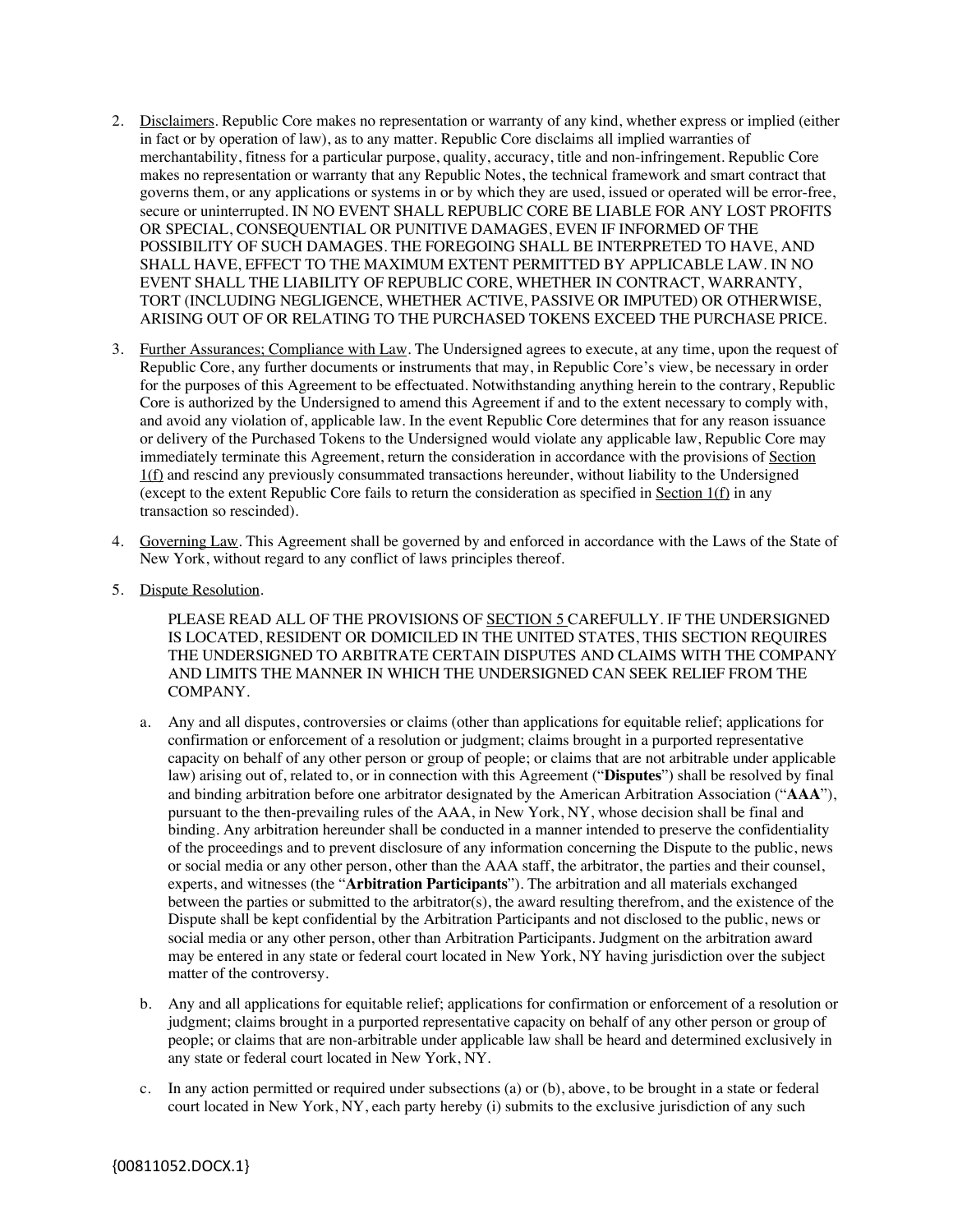court for the purpose of any such action brought by any party hereto, and (ii) irrevocably waives, and agrees not to assert by way of motion, defense or otherwise, in any such action, any claim that such party is not subject personally to the jurisdiction of such court, that such party's property is exempt or immune from attachment or execution, that the action is brought in an inconvenient forum, that the venue of the action is improper, or that this Agreement or the transactions contemplated hereby may not be enforced in or by such court. Each party agrees that a final judgment in any such action shall be conclusive and may be enforced in other jurisdictions by suit on the judgment or in any other manner provided by law. Each party irrevocably consents to the service of the summons and complaint and any other process in any such action, on behalf of such party or such party's property, by personal delivery of copies of such process to such party at the address for such party set forth herein. Nothing in this section shall affect the right of any party to serve legal process in any other manner permitted by law.

- d. THE PARTIES ACKNOWLEDGE THAT THEY HAVE A RIGHT TO LITIGATE CLAIMS THROUGH A COURT BEFORE A JUDGE, BUT WILL NOT HAVE THAT RIGHT IF ANY PARTY ELECTS ARBITRATION PURSUANT TO THIS ARBITRATION PROVISION. THE PARTIES HEREBY KNOWINGLY AND VOLUNTARILY WAIVE THEIR RIGHTS TO LITIGATE SUCH CLAIMS IN A COURT UPON ELECTION OF ARBITRATION BY ANY PARTY. THE PARTIES HERETO WAIVE A TRIAL BY JURY IN ANY LITIGATION RELATING TO THIS AGREEMENT OR ANY OTHER AGREEMENTS RELATED TO IT.
- e. Nothing in this Agreement shall be deemed to constitute a waiver of any compliance by Republic Core with the federal securities laws and the rules and the regulations thereunder, nor shall it constitute a waiver by the Undersigned of any of the Undersigned's legal rights under applicable U.S. federal securities laws or any other laws whose applicability is not permitted to be contractually waived.
- 6. Miscellaneous. Notices shall be delivered to the parties at their respective addresses (whether physical or electronic) set forth herein. This Agreement constitutes the entire agreement between the parties with respect to the subject matter hereof, and supersedes and terminates any prior agreements between or among the parties or their respective affiliates (written or oral) with respect to the subject matter hereof. Any amendments to this Agreement shall be in writing upon the mutual agreement of all affected parties. The rights and obligations of the parties under this Agreement may not be assigned or assumed without the written consent of all parties. Should any provision of this Agreement be found to be unenforceable, that provision shall be interpreted or modified to the minimum extent necessary to make it enforceable, and the other provisions of this Agreement shall remain unchanged and enforceable to the greatest extent permitted by law. This Agreement may be executed in multiple counterparts, each of which shall be deemed an original but all of which together shall constitute one and the same instrument. Counterparts may be delivered by electronic transmission (including by .pdf file and through the use of any form of electronic signature complying with the ESIGN Act of 2000, for example www.docusign.com) or other transmission or delivery method. No rules of strict construction shall apply in the interpretation of this Agreement.

## **Accepted and agreed as of the latest date written below:**

IN WITNESS WHEREOF, the undersigned has executed this Subscription Agreement as of the date written below.

## **REPUBLIC CORE, LLC**

By:

Name: Title:

Date:

Address: 335 Madison Avenue, Suite 7E New York, NY, 10017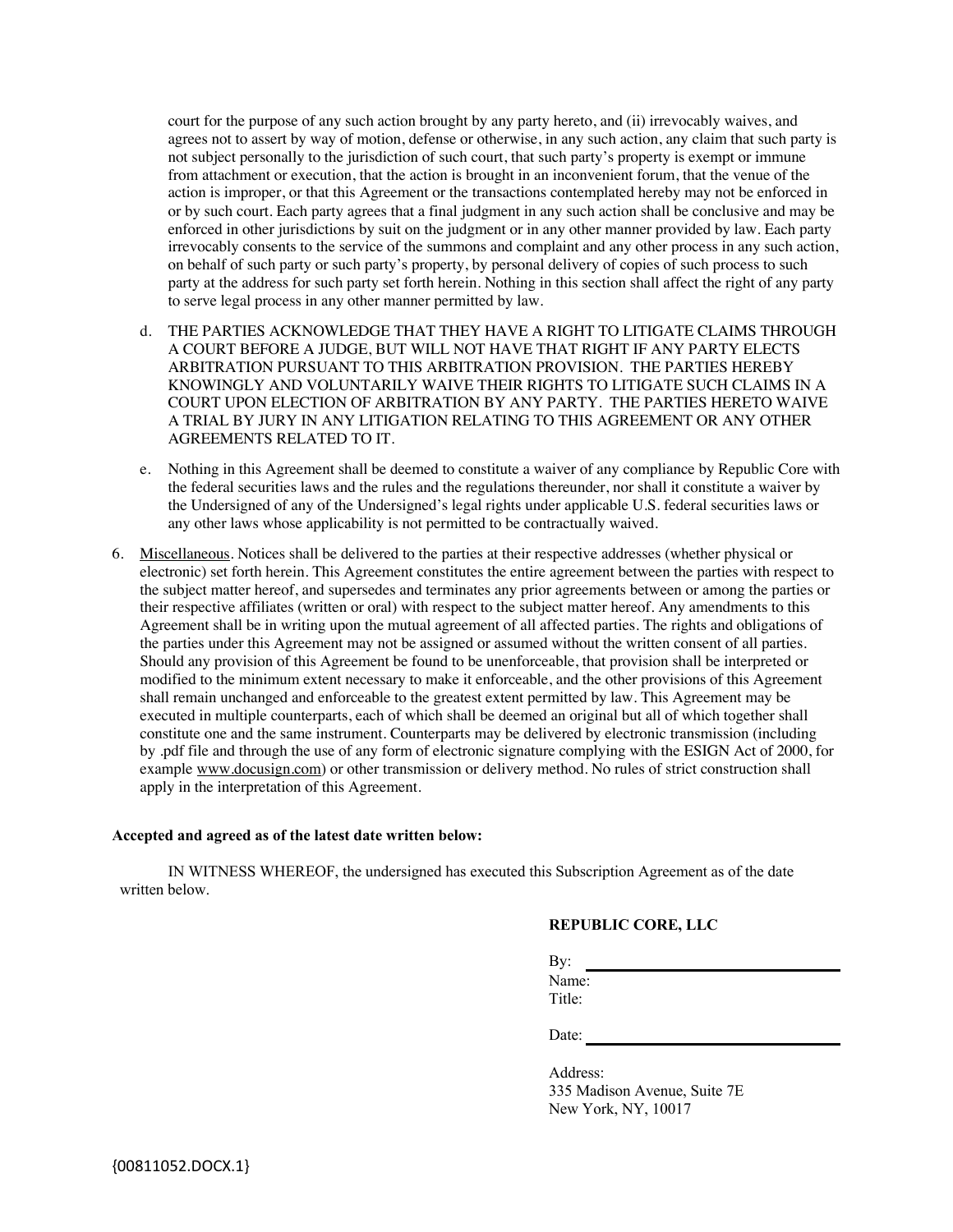E-mail address: core@republic.co